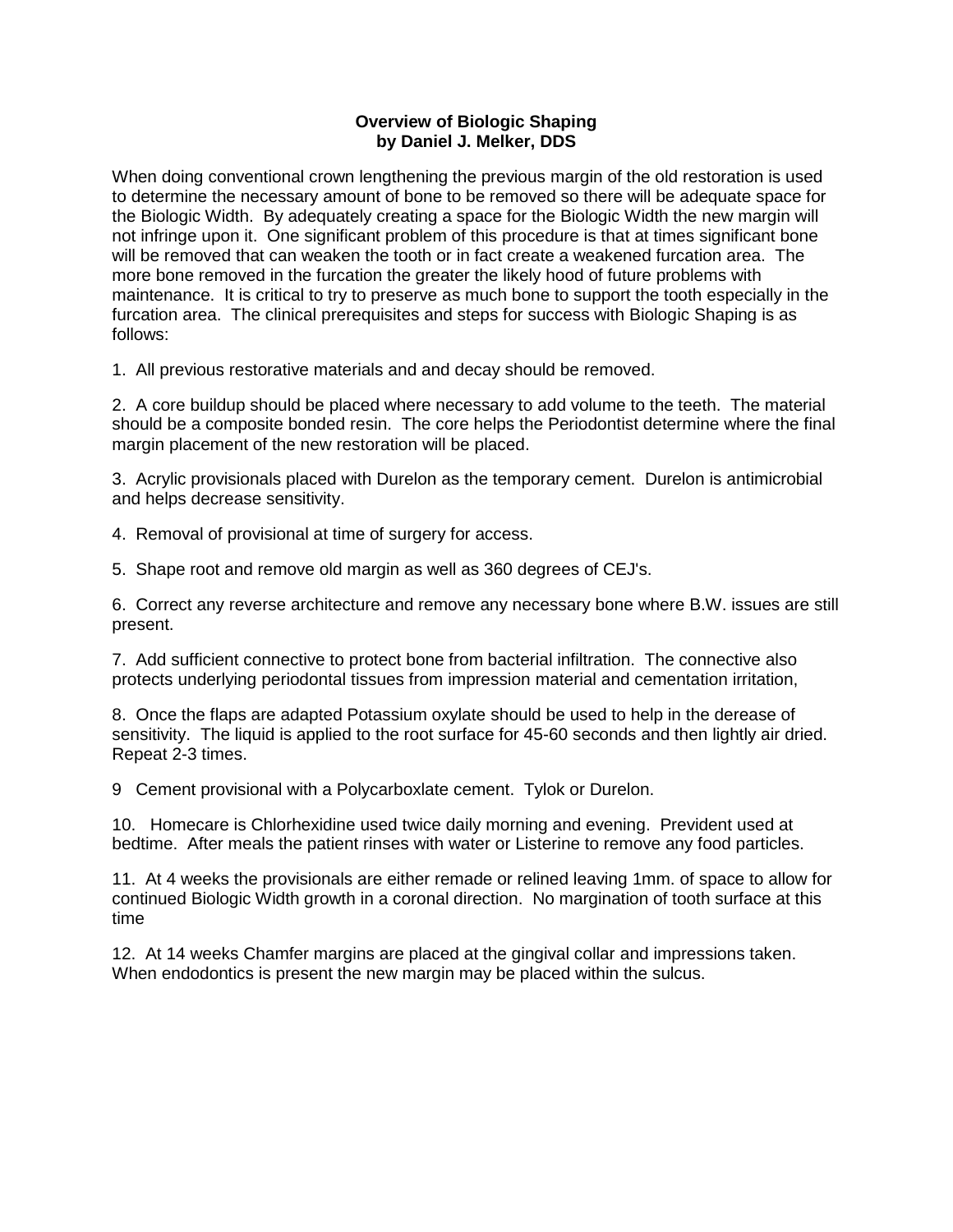Reasons for biologic Shaping:

- 1. Replace or supplement the current indications for clinical crown lengthening.
- 2. Miinimize ostectomy.
- 3. Facilitate supragingival or intrasulcular margins to preserve the Biologc Width.
- 4. Eliminate developmental grooves.
- 5. Eliminate previous subgingival restorative margins.
- 6. Reduce or eliminate furcation anatomy and thus facilitate margin placement.
- 7. Allow supragingival or intracrevicular impression techniques.
- 8. Facilitate hygiene and maintenance procedures.
- 9. Reduce or eliminate cervical enamel projections.
- 10. Facilitate ideal restorative emergence profile. Flat is better than fat contours.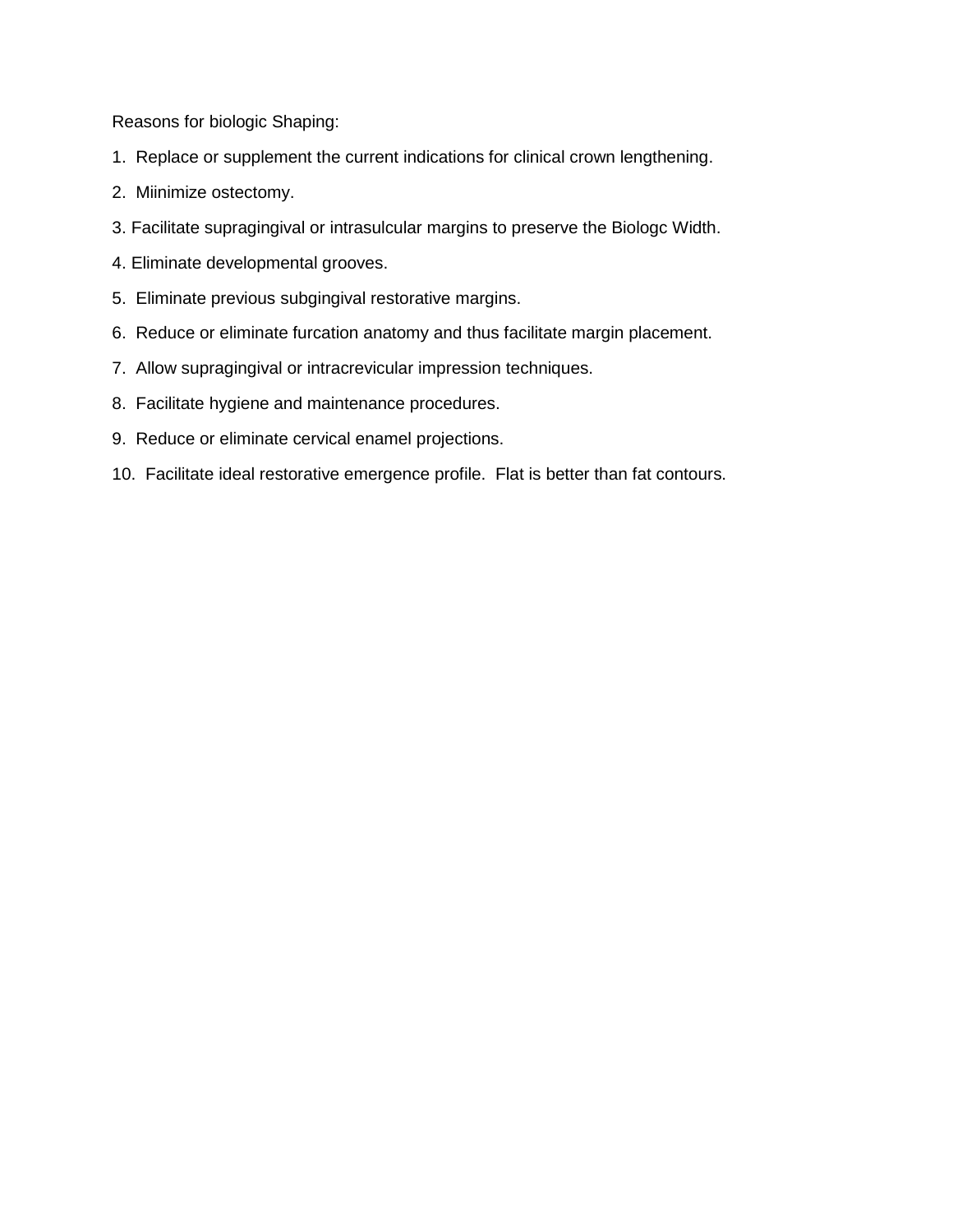

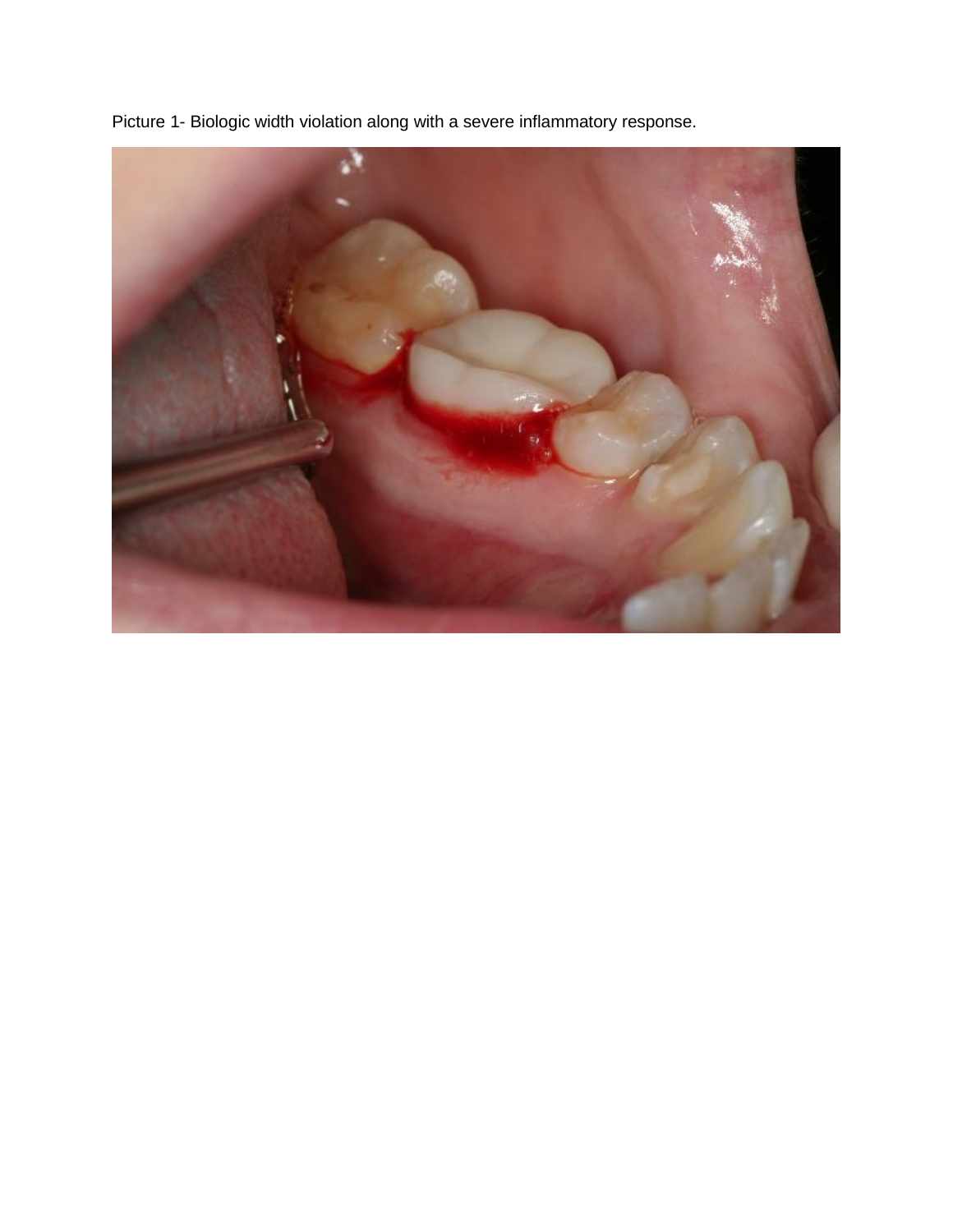

Picture 2- Provisional removed and now the surgeon has the ability to treat the tooth vertically.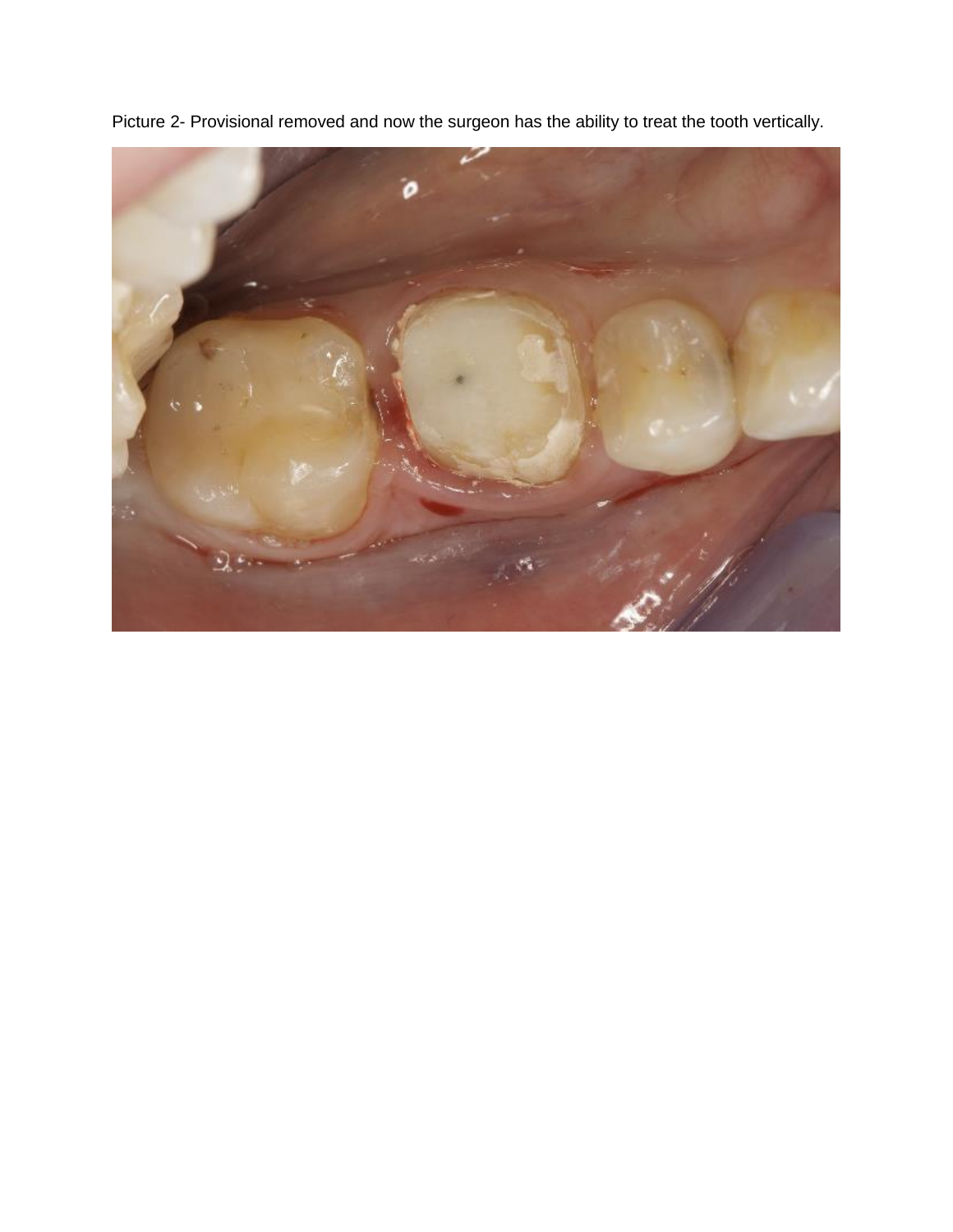

Picture-3 the depth of the margins can be seen with inflammation noted on the distal of #19.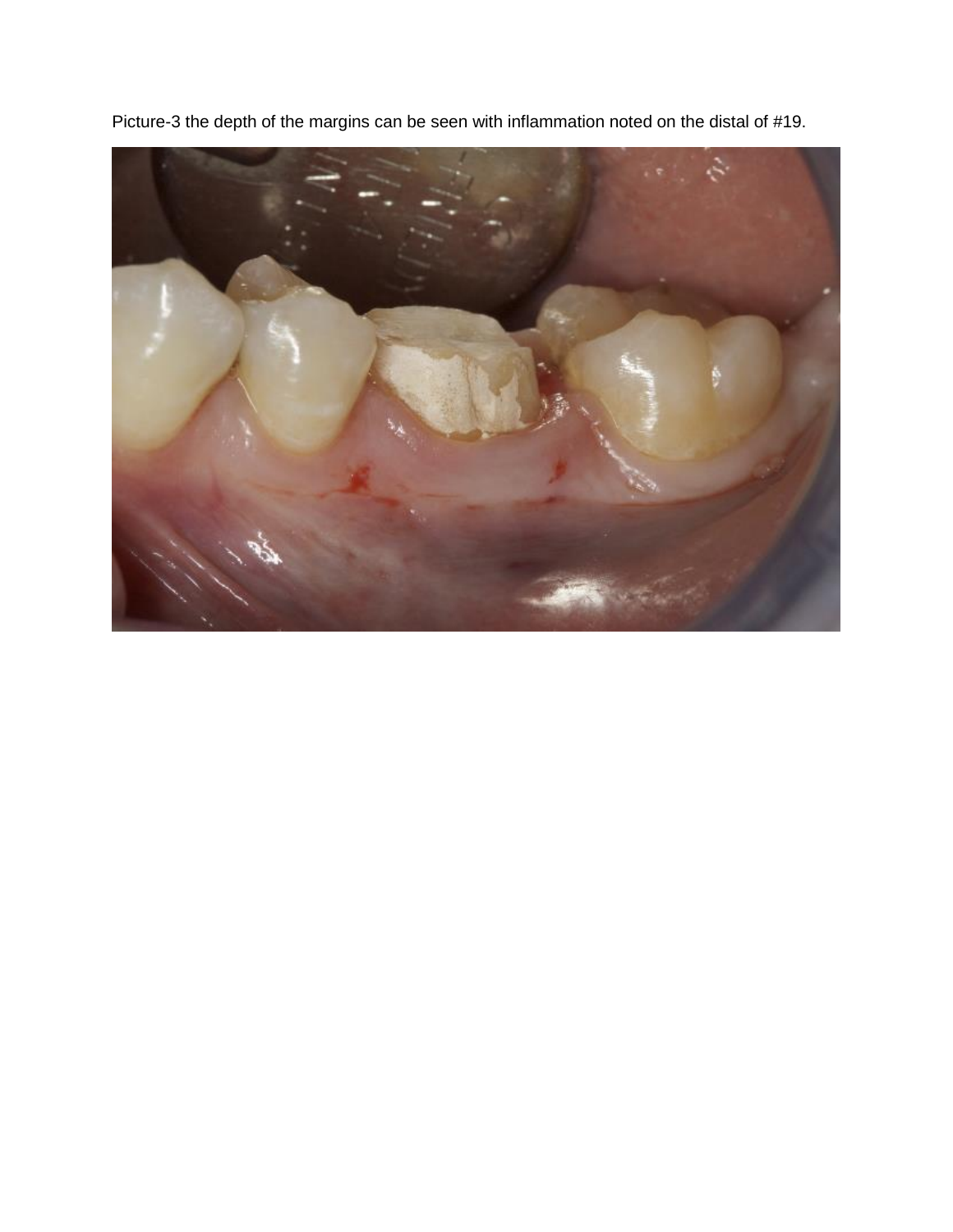Picture-4 A split thickness flap is retracted to see the underlying defects and location of the existing margin. One can see the reverse architecture present and close location of the existing margin to the bone.

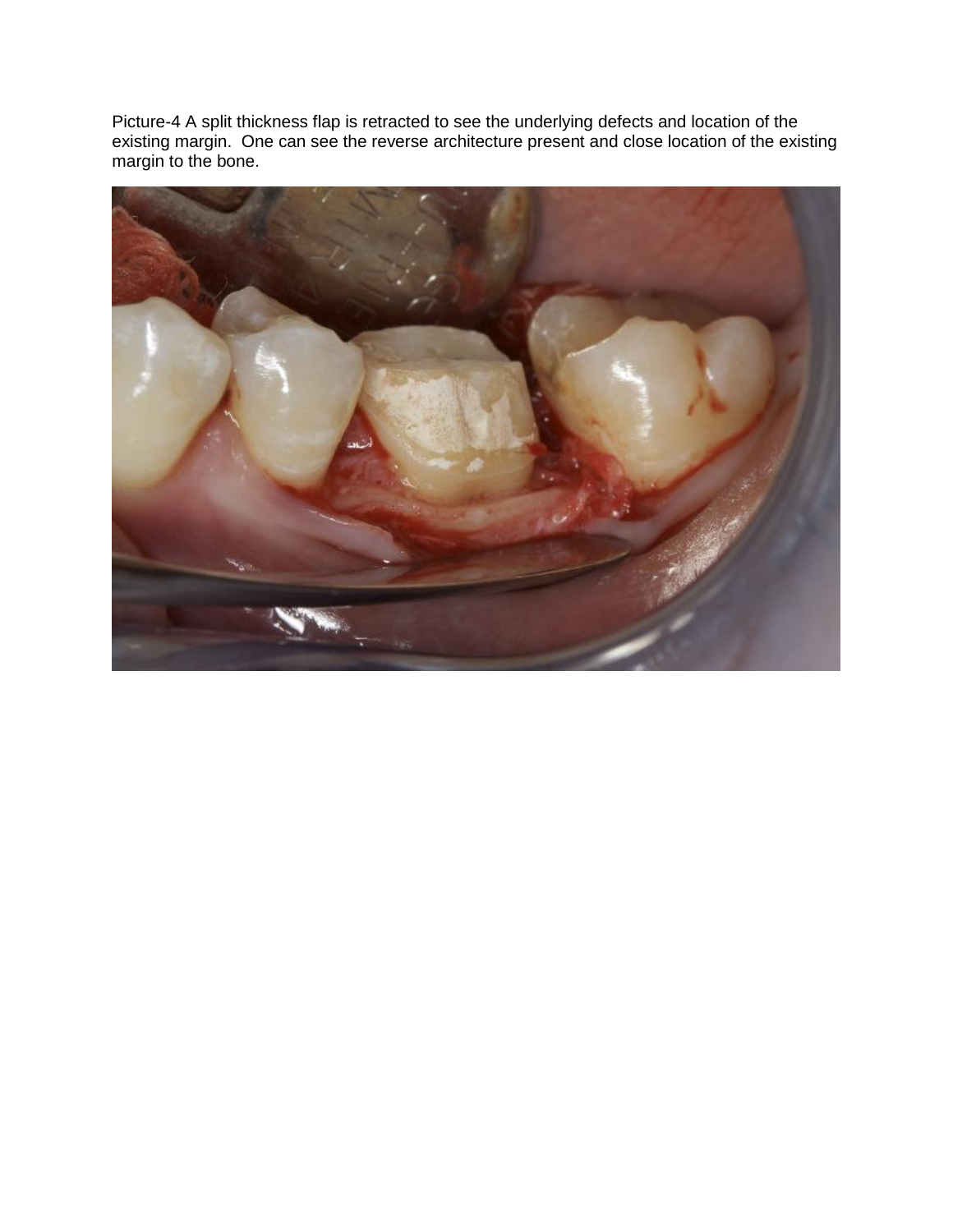Picture 5- The use of a coarse diamond bur on the tooth surface to remove the old margin. By doing this procedure first there may be less osseous removal after completion of shaping.

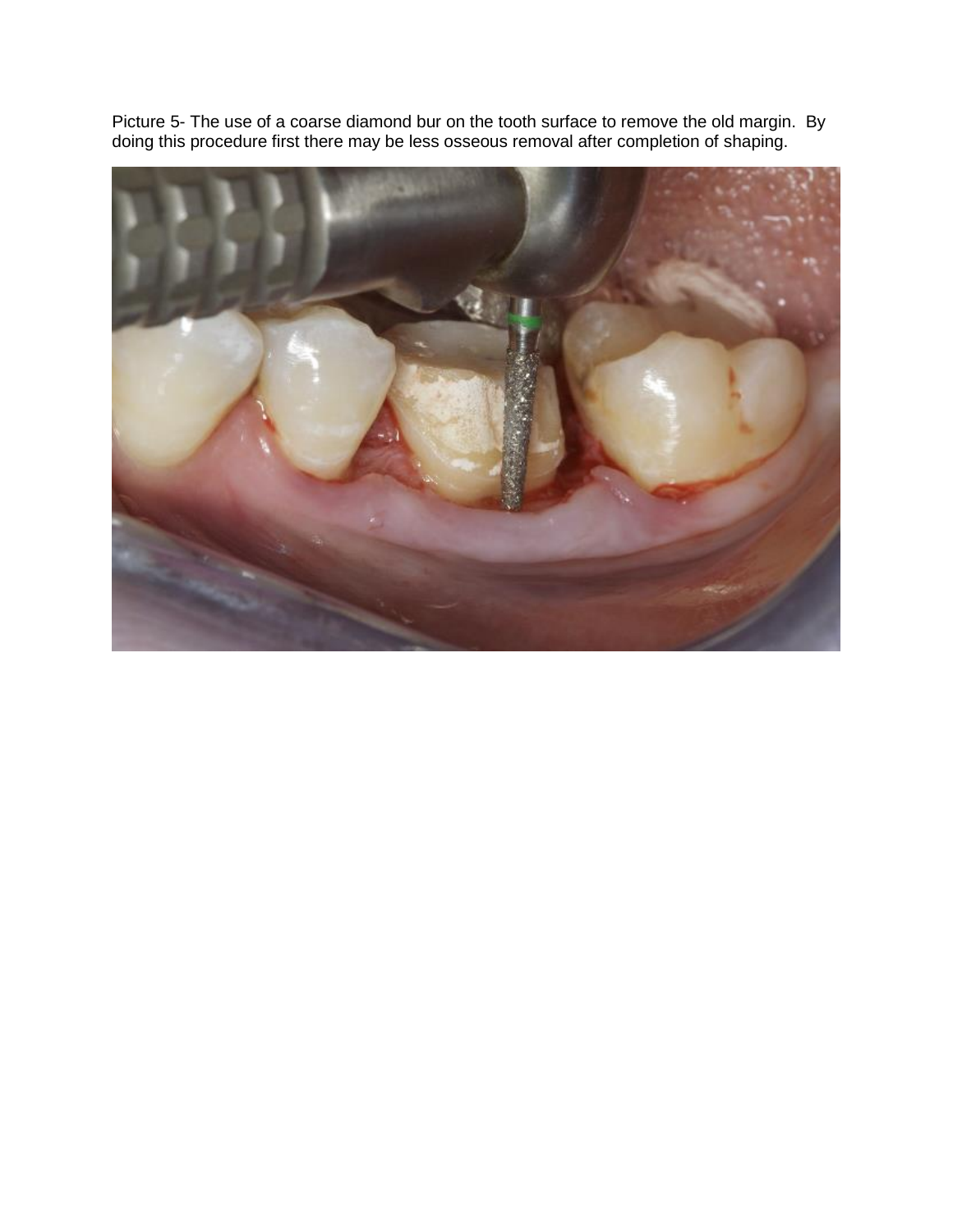Picture 6- The tooth is smoothed grossly but now one can see that with the old margin removed the space for the B.W. is already created and no excessive bone was removed.

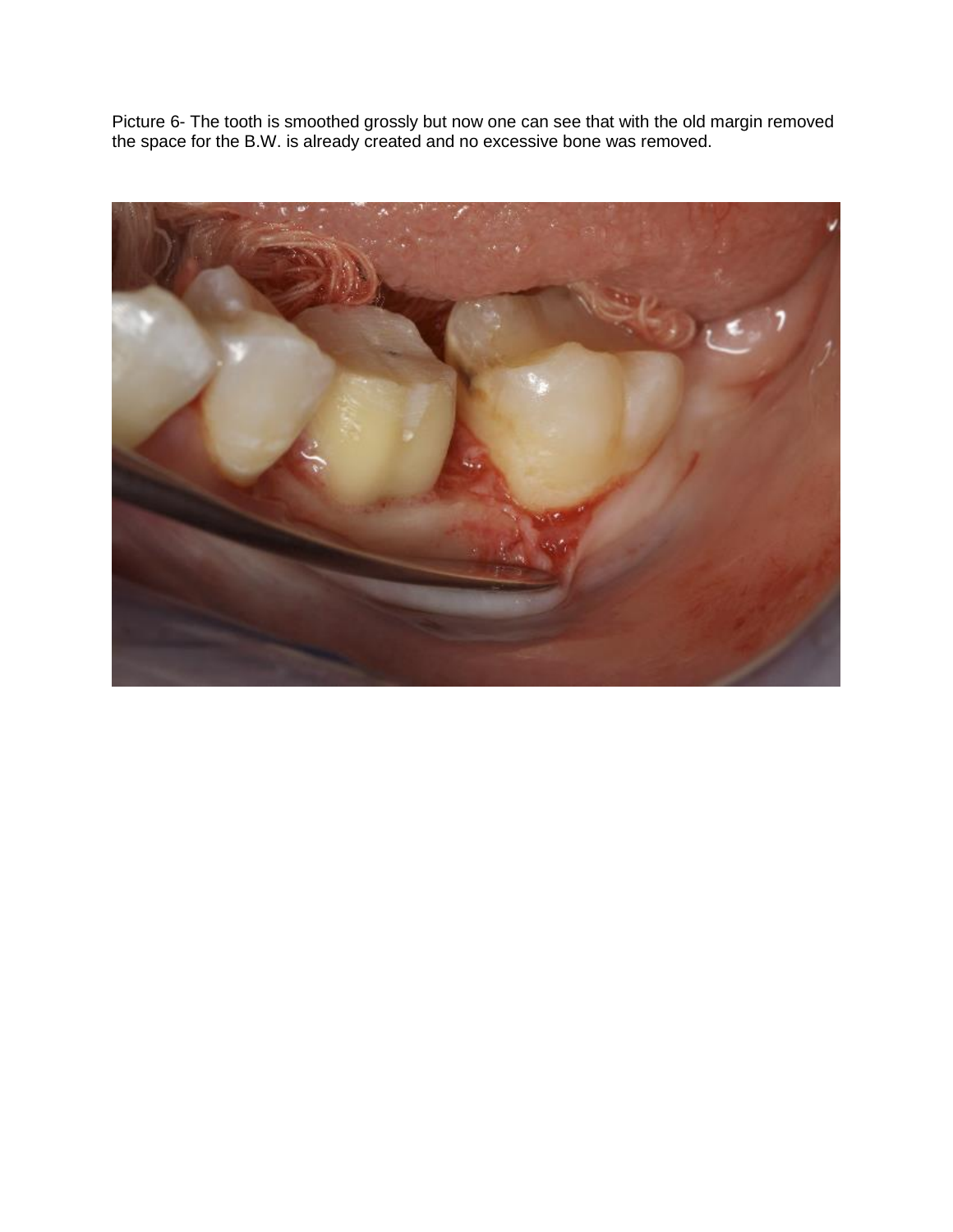

Picture 7- A superfine diamond bur is used to further smooth the tooth surface. This allows for long term maintenance of the tooth.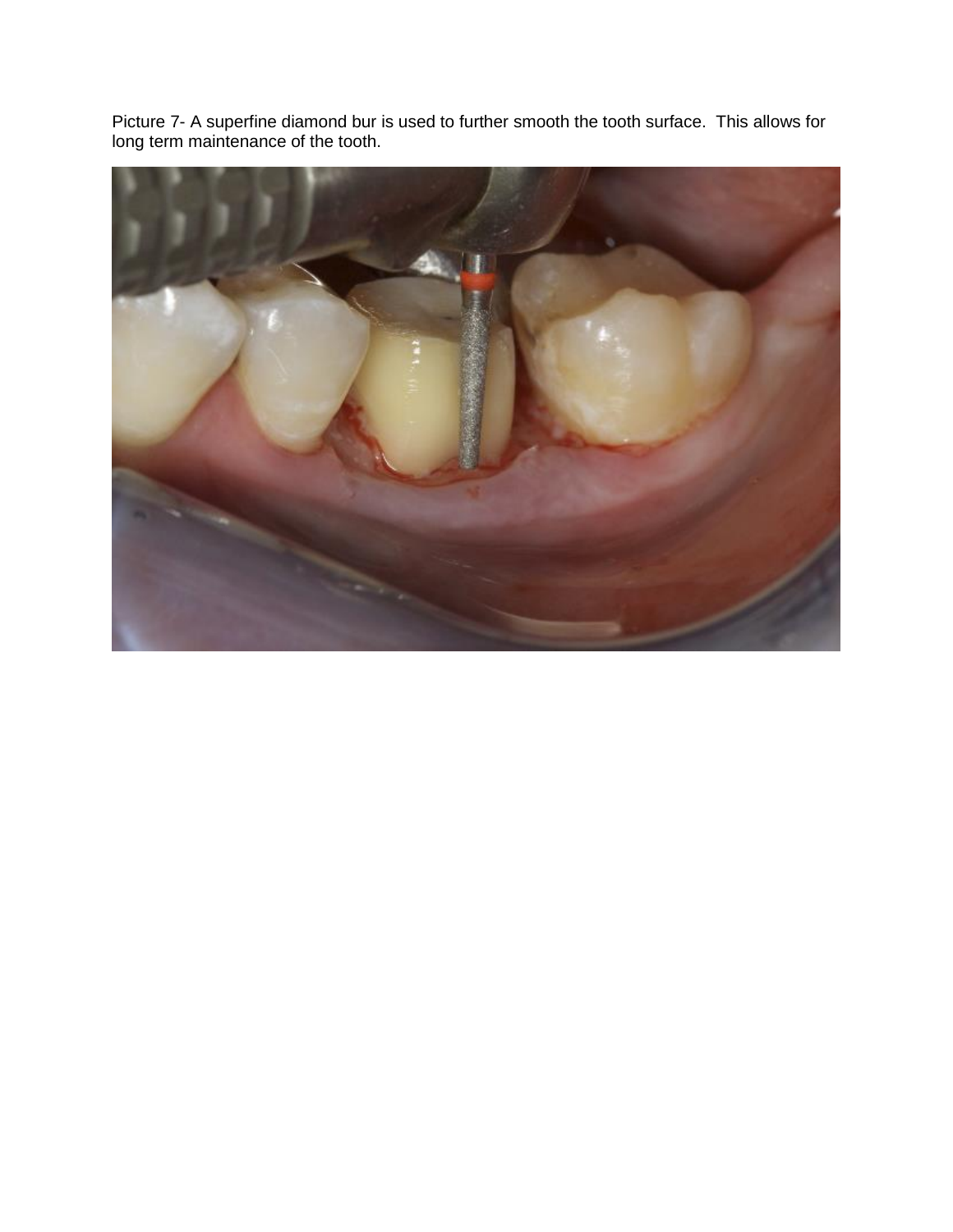Picture 8- A diamond round bur #8 is used to create a parabolic architecture.

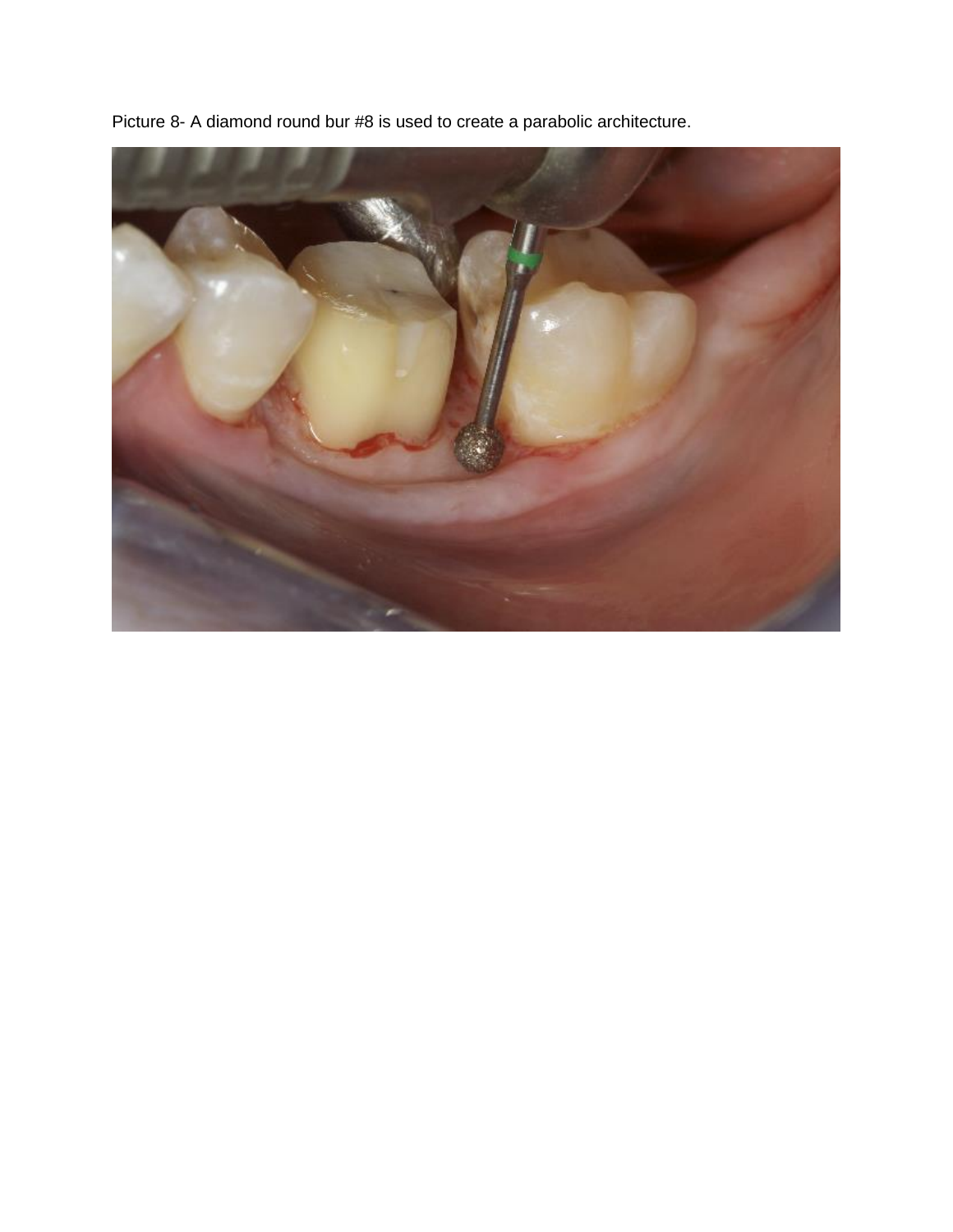Picture 9- Parabolic architecture created for ideal architecture for placement of tissue over the bone.

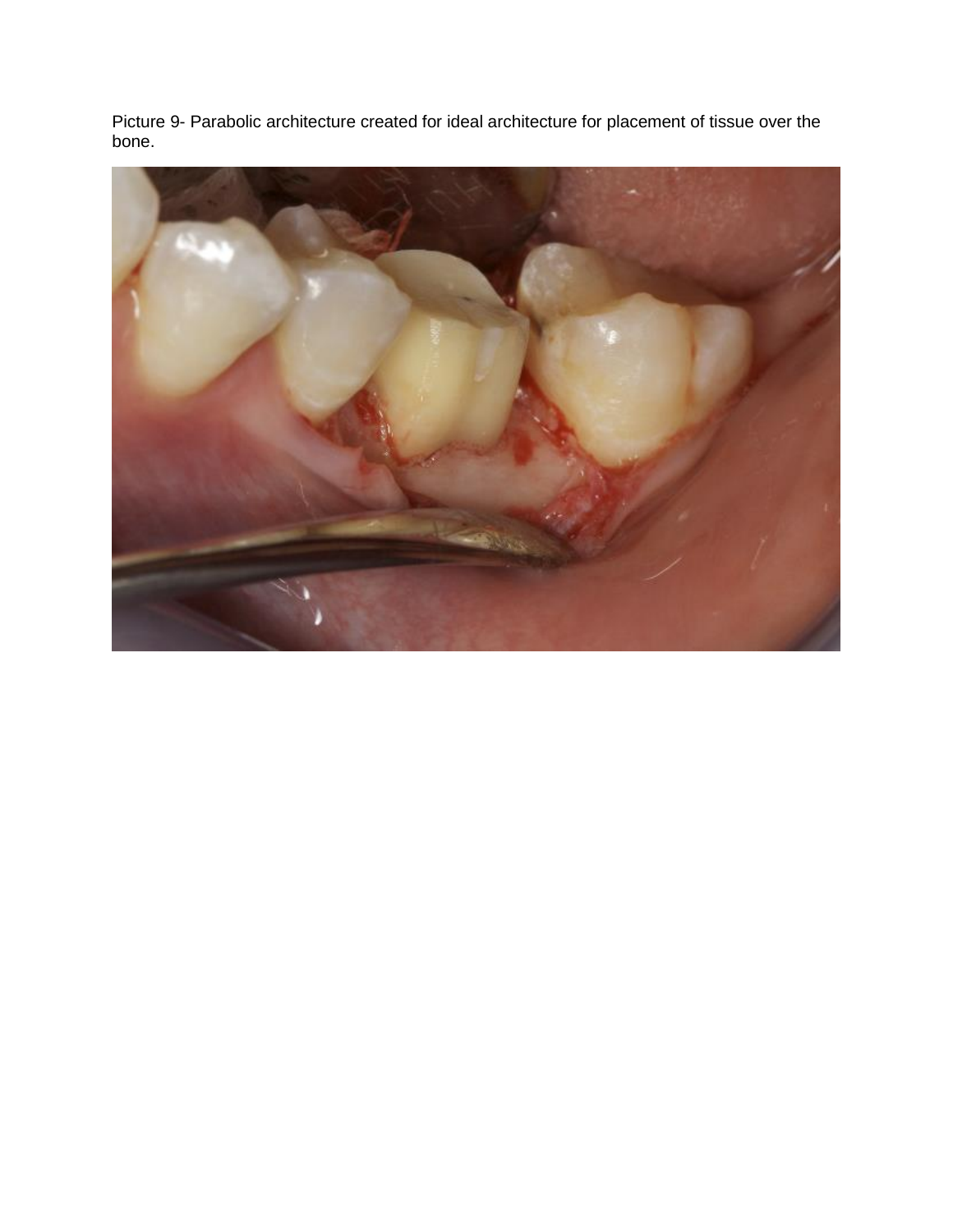

Picture 10- tissue sutured just coronal to the bone. 5-0 Chromic suture material